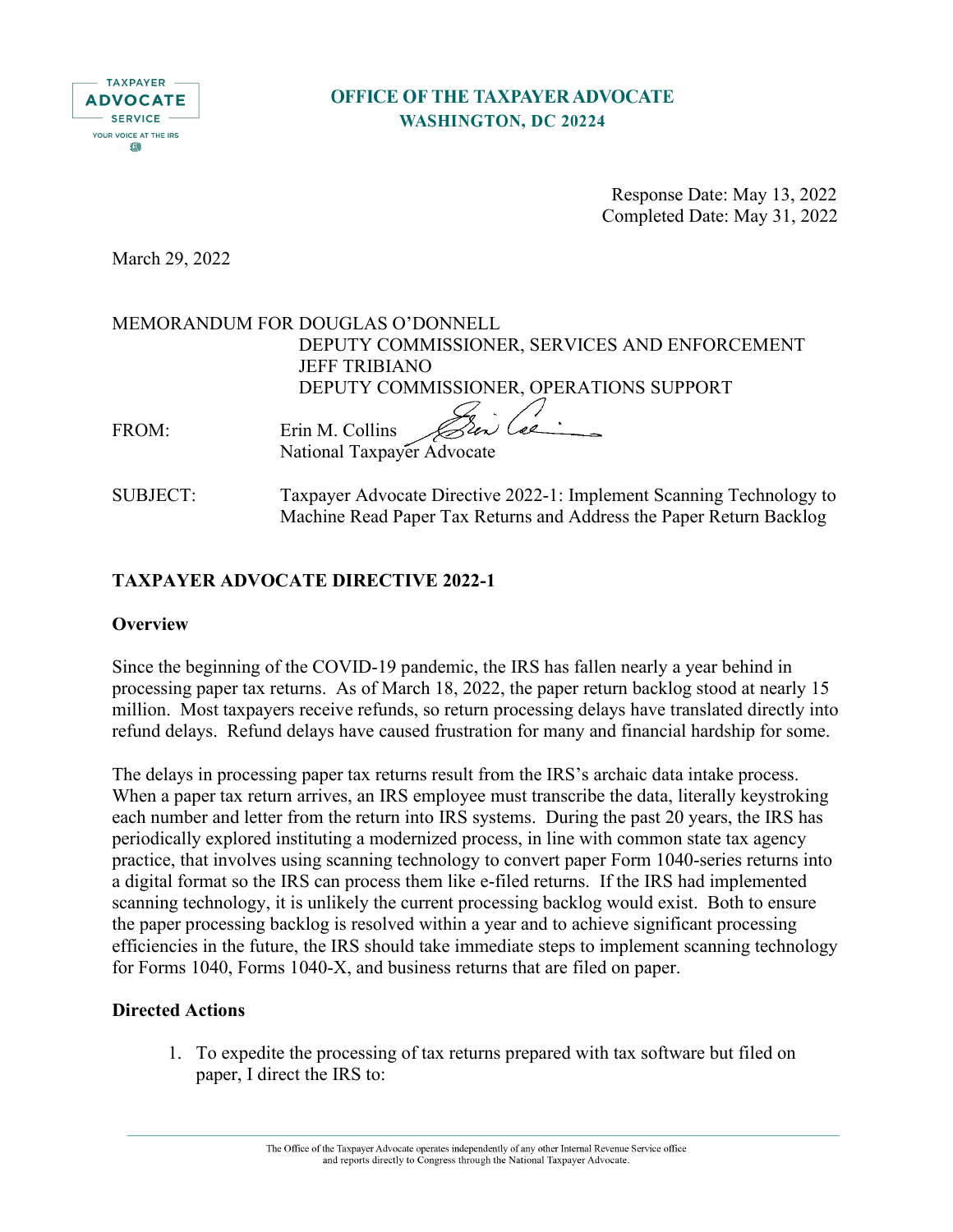- a. Work with tax return software companies over the next 45 days to develop a plan for the companies to voluntarily place 2-D barcodes on returns prepared with their software products during the 2023 filing season and beyond.
- b. Notify me and the tax-writing committees within 45 days if major tax return software companies do not agree to place 2-D barcodes on returns prepared with their software products during the 2023 filing season and beyond.
- 2. To expedite the processing of handwritten tax returns and returns with barcodes that cannot be read, I direct the IRS to develop a plan to implement optical character recognition or similar technology to automate the processing of these returns by the start of the 2023 filing season or, if that is not feasible, by the start of the 2024 filing season.

#### **Discussion**

### *Magnitude and impact of paper processing delays*

The magnitude of the IRS's current return processing backlog is unprecedented. Since the start of the pandemic, tens of millions of taxpayers have experienced delays in receiving their refunds – typically delays of 10 months or more – and there are currently nearly 15 million unprocessed paper returns.<sup>[1](#page-1-0)</sup> These delays harm taxpayers in multiple ways. The most obvious harm is that taxpayers must wait until their returns are processed to receive their refunds. For low-income and middle-income families, these delays can have significant financial impact, and in extreme cases, lead to evictions, utility shutoffs, and the inability to afford food and medicines. In addition, a taxpayer's inability to furnish proof of current filing and a tax transcript may adversely affect loan applications, including applications for mortgages, personal or business loans, and even student financial aid.

Over the past year, the IRS has not made progress in reducing its backlog. As of March 19, 2021, the number of unprocessed original Forms 1040 stood at 4.6 million. As of March 18, 2022, the number had ticked up slightly to 4.7 million.

Processing all paper tax returns and eliminating the backlog should be the IRS's #1 priority.

#### *Current paper tax return data entry process*

The IRS has the two oldest information technology (IT) systems in the federal government, dating back to about 1960, and many of its IT systems are in desperate need of modernization. Nowhere is the IRS's antiquated technology more apparent than in the processing of paper tax returns.

The IRS's submission processing function evokes images of what data transcription looked like in the 1960s – prior to the information age. Employees manually move paper returns through multiple processing stations, including "code and edit," and transcribe all paper tax returns. The

<span id="page-1-0"></span><sup>&</sup>lt;sup>1</sup> As of March 18, 2022, the paper backlog includes 4.7 million original individual income tax returns, 4.9 million original business tax returns, 1.3 million returns that the IRS has not yet been able to classify, 2.6 million amended individual income tax returns, and 1.2 million amended business tax returns.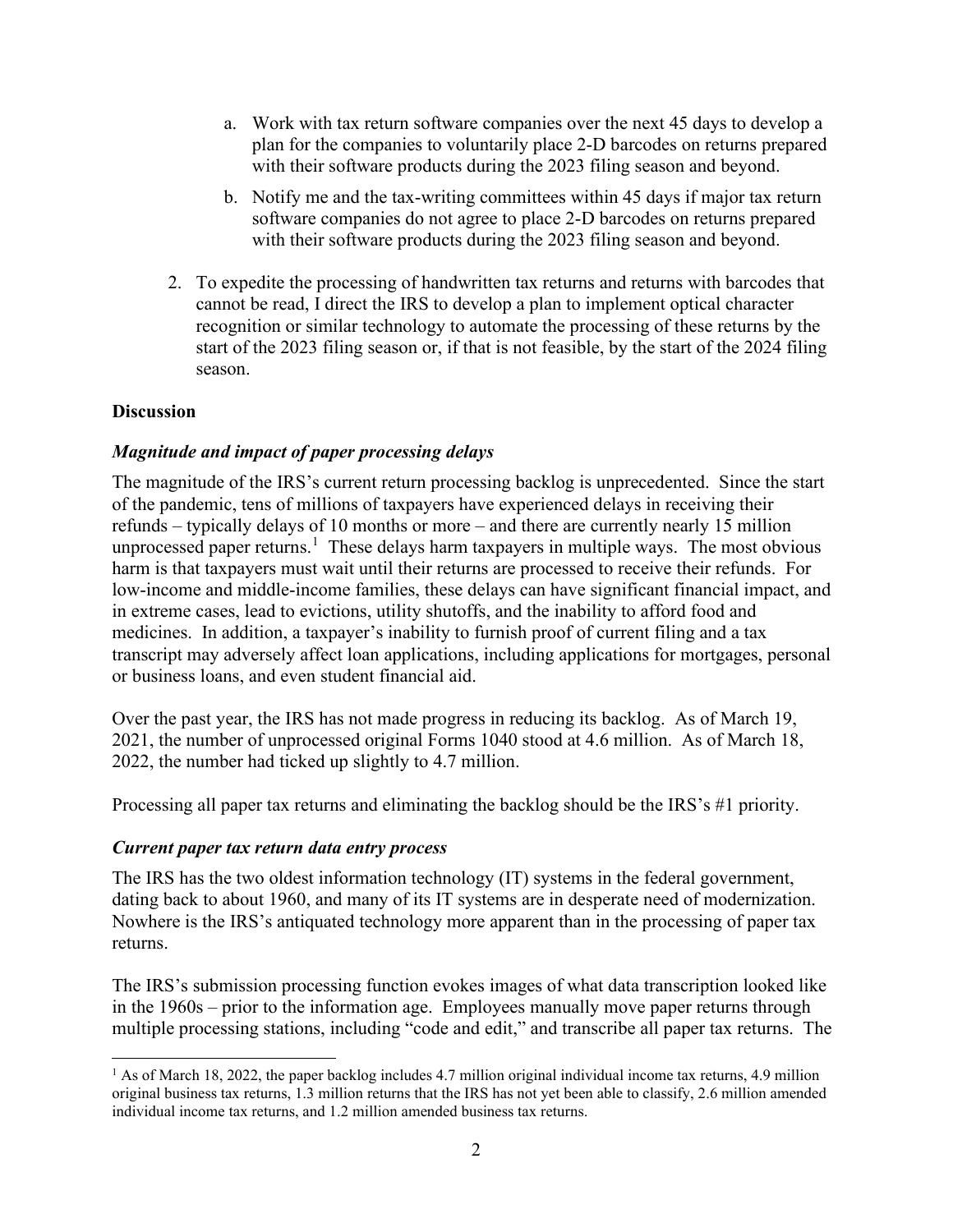Code and Edit team prepares returns for input into the IRS computer system by the Transcription unit. Transcription consists of keystroking each digit and each letter on the return. For a moderately complex return, several hundred digits may need to be transcribed. For longer returns with more forms and schedules, the number of digits may approach or exceed 1,000 digits.

Last year, the IRS received nearly 17 million paper Forms 1040, over 4 million Forms 1040-X, and millions of paper business returns.<sup>[2](#page-2-0)</sup> (Forms 1040-X are generally processed like paper returns even when submitted electronically.) In the aftermath of office closures and social distancing requirements necessitated by the pandemic, IRS employees were not able to work through the increasing backlog of inventory. In addition, data entry errors were common. About 22 percent of transcribed returns last year contained data transcription errors.<sup>[3](#page-2-1)</sup> Data transcription errors often lead to math error notices that require taxpayers to respond if they disagree with the adjustments. With correspondence processing taking more than six months last year, affected taxpayers experienced a second significant processing backlog.[4](#page-2-2)

### *Currently available machine-reading technology*

Fortunately, there are two types of scanning technology that would allow the IRS to "machine read" paper returns and reduce the need for manual data entry. Scanning technology would speed return processing, substantially reduce or eliminate transcription errors, and enable the IRS to reassign employees from data entry jobs to other positions, ultimately saving tens of millions of dollars in labor costs. There are currently two leading types of scanning technology: (i) 2-D barcoding and (ii) optical character recognition (OCR).

### *2-D Barcoding and 20 years of IRS indecision*

When a customer buys a product at a grocery store or a pharmacy, the product is typically marked with a barcode that can be scanned at the checkout line. Similarly, when a taxpayer prepares a tax return using tax return software, software companies generally can place a 2-D barcode on the return that encodes the return data in a machine-readable form. The IRS could then scan the barcode – like the supermarket or pharmacy does – and convert the data into a digital form that would allow the IRS to process the return like an e-filed return.

2-D barcoding technology is well established. In 2002 – fully two decades ago – we reported that 17 states were using 2-D barcoding for returns prepared with tax return software but filed on paper, and we recommended the IRS consider doing so as well.<sup>[5](#page-2-3)</sup> At the time, the IRS disagreed with our recommendation to incorporate 2-D barcodes onto Forms 1040, stating that doing so would undermine the goal of transitioning taxpayers to e-filing.<sup>[6](#page-2-4)</sup> In 2003, however, the IRS had begun working with tax return software developers on a 2-D project for other tax forms, and the

<span id="page-2-0"></span> $^2$  As of March 18, 2022, the IRS had at least 4.9 million original paper business returns and 1.2 million amended paper business returns waiting to be processed.

<span id="page-2-1"></span><sup>3</sup> IRS response to TAS information request (Sept. 16, 2021) (data through August 2021).

<span id="page-2-2"></span><sup>4</sup> *See* National Taxpayer Advocate 2021 Annual Report to Congress 16 (average cycle time to work individual correspondence was 199 days in fiscal year 2021) and data sources cited therein.

<span id="page-2-4"></span><span id="page-2-3"></span><sup>5</sup> National Taxpayer Advocate 2004 Annual Report to Congress vol. 1, at 89, 101 (Most Serious Problem: *Electronic Return and Filing Preparation*), [https://www.taxpayeradvocate.irs.gov/reports/2004-annual-report-to-congress.](https://www.taxpayeradvocate.irs.gov/reports/2004-annual-report-to-congress) <sup>6</sup> *Id.* at 105.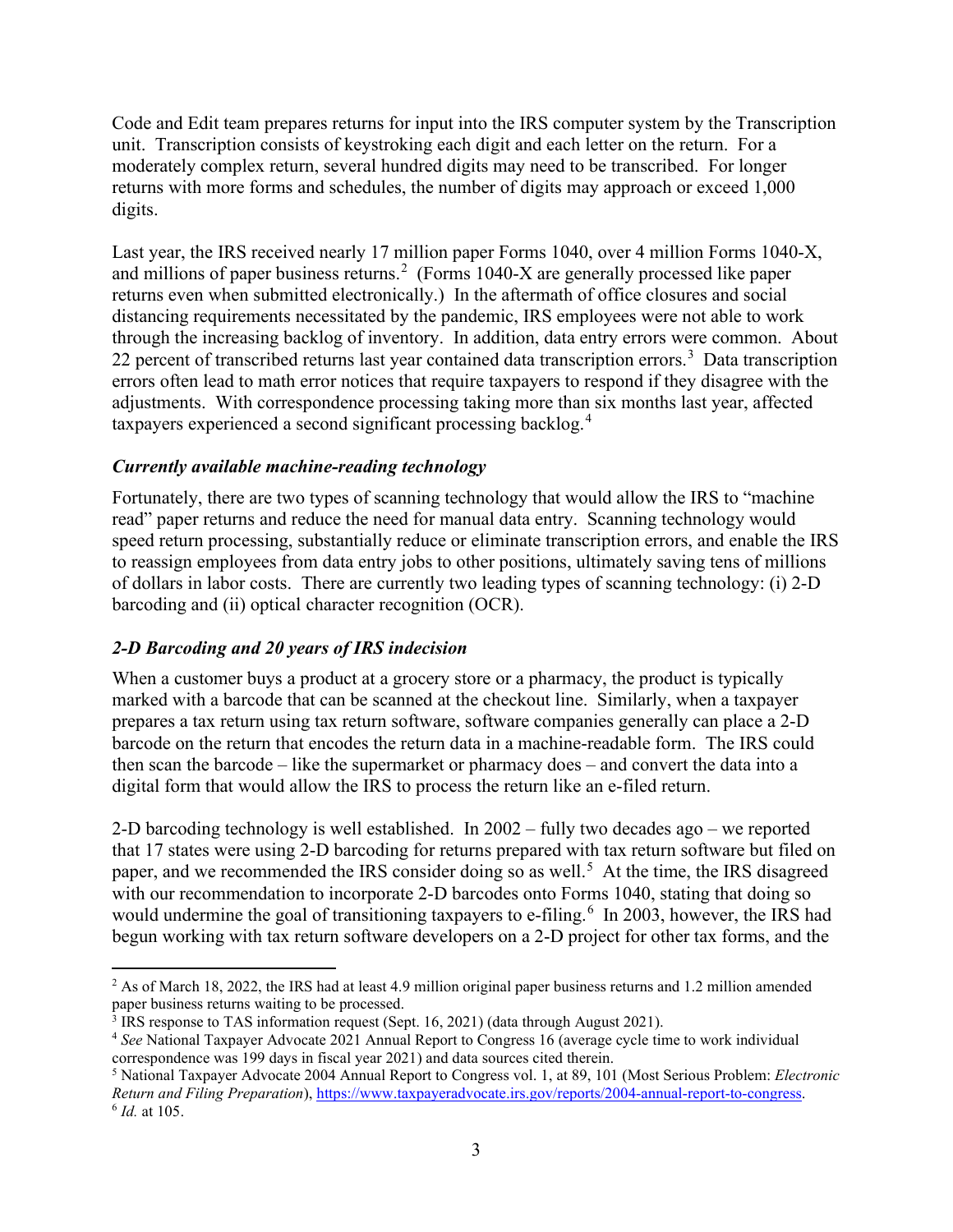IRS has implemented 2-D barcoding for certain forms, including Schedules K-1.<sup>[7](#page-3-0)</sup> In 2014, the IRS reversed its position regarding 2-D barcoding for Forms 1040, requesting that Congress provide it with authority to require taxpayers who prepare their returns with software but file them on paper to print their returns with a scannable 2-D barcode.<sup>[8](#page-3-1)</sup> In 2018, the House-passed version of the Taxpayer First Act contained a provision to require 2-D barcoding.<sup>[9](#page-3-2)</sup> By that time, the IRS had changed its position again. We have been told the IRS requested the provision be removed from the legislation to give it flexibility to adopt alternative scanning technologies like OCR. Congress removed the provision from the final version of the Taxpayer First Act that was enacted,<sup>[10](#page-3-3)</sup> but the IRS still has not implemented any type of scanning technology for Forms 1040.

Thus, *20 years* after more than one-third of states were already using 2-D barcoding, *18 years* after the National Taxpayer Advocate initially recommended it for Forms 1040, *8 years* after the Treasury Department requested that Congress provide the IRS with the authority to mandate 2-D barcoding, and *4 years* after Congress sought to grant that authority and the IRS changed its position, the tax system finds itself in a crisis that might not exist, at least to this degree, if 2-D barcoding or similar technology had been implemented.

Based on TAS's analysis, 50%-60% of the individual income tax returns submitted on paper and processed over the last two years were prepared with tax return software and would not need to be transcribed if 2-D barcodes were added. While the IRS has announced plans to work through the backlog before the end of 2022, it is not clear it will be able to do so. Implementing 2-D barcoding for paper returns filed beginning in January 2023 will serve as an insurance policy against a continuing backlog next year by reducing the influx of new paper returns that require transcription. Even if the IRS does manage to work through its backlog this year, 2-D barcoding will reduce processing time and costs in future years, which will allow the IRS to reassign some submission processing employees to perform other work.

### *Legal and timing considerations*

To make 2-D barcoding work, software companies must place barcodes on paper-filed returns and the IRS must program its systems to read the barcodes. To implement 2-D barcoding by January 2023, the IRS must take immediate steps.

The IRS Office of Chief Counsel recently advised that the IRS lacks the authority to *require* tax return software developers to place barcodes on paper-filed tax returns.<sup>11</sup> However, the advice said the IRS may *request* that tax return software developers incorporate scannable barcodes on

<span id="page-3-2"></span><span id="page-3-1"></span>*Proposals* 227 (March 2014), [https://home.treasury.gov/system/files/131/General-Explanations-FY2015.pdf.](https://home.treasury.gov/system/files/131/General-Explanations-FY2015.pdf) <sup>9</sup> Taxpayer First Act of 2018, H.R. 7227, 115<sup>th</sup> Cong. § 2304 (2018) (as passed by the House, Dec. 20, 2018), https://www.congress.gov/bill/115th-congress/house-bill/7227/text.

<span id="page-3-0"></span><sup>7</sup> *See* IRS.gov, Two Dimensional Bar Coding for Schedules K-1 is the Preferred Method[, https://www.irs.gov/e-file](https://www.irs.gov/e-file-providers/two-dimensional-bar-coding-for-schedules-k-1-is-the-preferred-method)[providers/two-dimensional-bar-coding-for-schedules-k-1-is-the-preferred-method](https://www.irs.gov/e-file-providers/two-dimensional-bar-coding-for-schedules-k-1-is-the-preferred-method) (last visited March 22, 2022). <sup>8</sup> Department of the Treasury, *General Explanations of the Administration's Fiscal Year 2015 Revenue* 

<span id="page-3-3"></span> $10$  Taxpayer First Act, Pub. L. No. 116-25, 133 Stat. 981 (2019).

<span id="page-3-4"></span><sup>11</sup> IRS Office of Chief Counsel, PMTA 2022-02, *Program Manager Technical Advice: Authority to Mandate Tax-Software Developers to Embed Two-Dimensional Barcodes on Returns and Forms or to Incorporate Two-Dimensional Barcodes on Returns and Forms that the IRS Designs and Issues* (Dec. 17, 2021), [https://www.irs.gov/pub/lanoa/pmta-2022-02.pdf.](https://www.irs.gov/pub/lanoa/pmta-2022-02.pdf)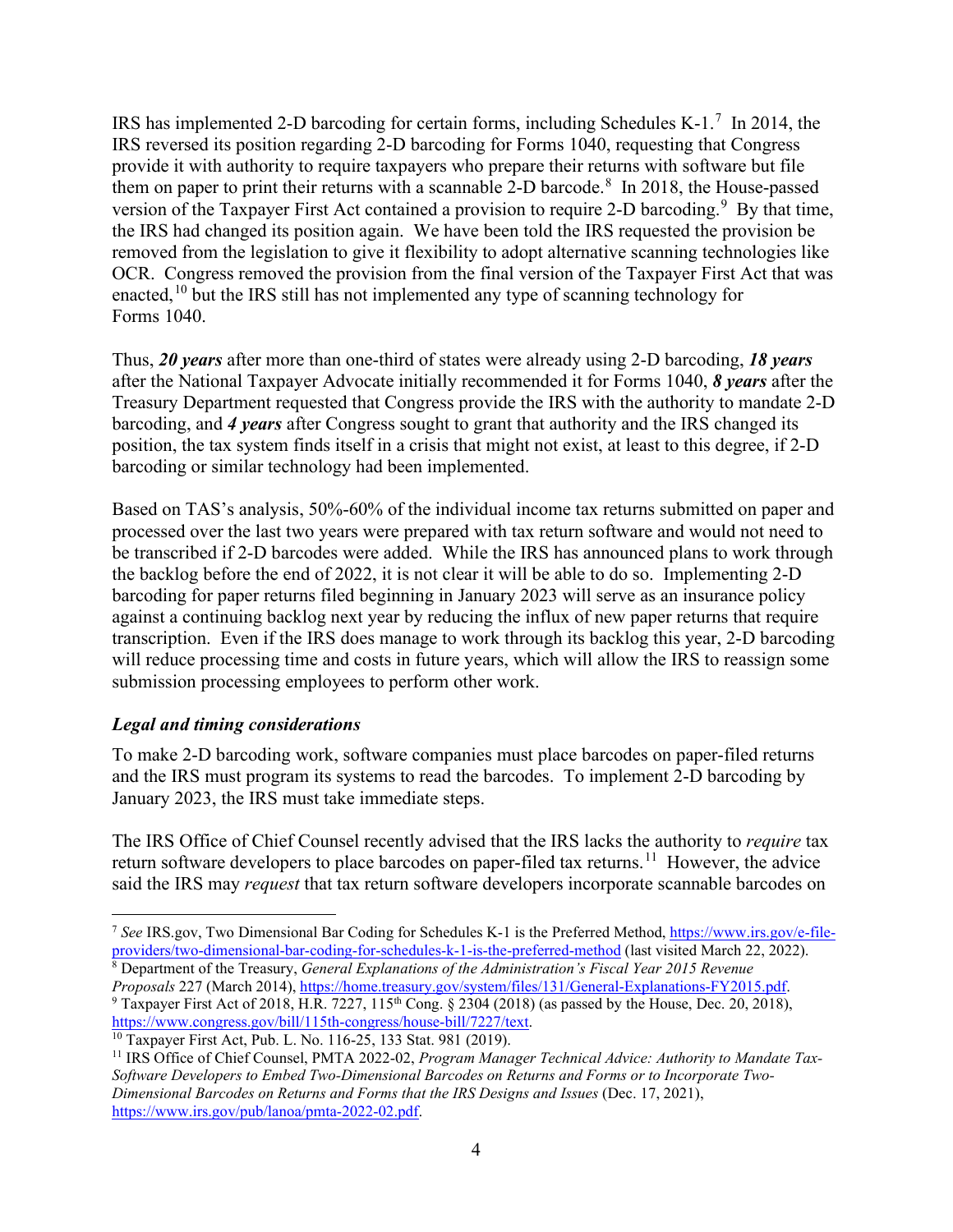paper-filed returns created with their software. The advice stated: "States, for example, have asked [software developers] to do this with respect to state returns, explaining that they will be able to advertise faster refunds to their customers who choose to paper file. The IRS could facilitate software developers that voluntarily adopt barcodes by providing standards and technical assistance to them, which many states also do with respect to state returns." If the software companies decline to incorporate scannable codes, which seems unlikely considering the collaborative relationship they have with the IRS, the advice said the IRS has the authority to design forms with scannable codes and make them available directly to taxpayers on IRS.gov.

Even though the 2023 filing season is nine months away, time is of the essence to develop technical standards and give tax return software developers time to incorporate them. The IRS might also need to revise its forms to allow sufficient space for a barcode, although it may be simpler if the barcode is printed on a separate page. For these reasons, I direct the IRS to immediately begin discussions with the software industry to request that companies place barcodes on 2022 returns filed during the 2023 filing season and, if software companies decline, to notify Congress within 45 days so Congress can decide whether to impose the requirement through legislation.

## *Optical Character Recognition Technology*

OCR is a newer technology with different advantages and disadvantages compared with 2-D barcoding. The main advantage is that it can be used to machine read *all* paper returns, including returns prepared by hand. The main disadvantage is that it is less accurate. For example, a "1" and a "7" may look similar, so OCR may read the digit incorrectly. However, OCR technology should still be more accurate than manual data transcription because an employee not only will have the same difficulty distinguishing between the "1" and the "7" but also will hit the wrong key by mistake from time to time. Last year, as noted, IRS employees made transcription errors on about 22 percent of paper returns.

In discussions with state tax agencies, we have been told that some states use both 2-D barcoding and OCR. Where a return is prepared with software and a barcode can be applied, the barcode provides near 100 percent accuracy. Where a return is not prepared with software or if a barcode cannot be read (*e.g.,* where a taxpayer's toner cartridge ran low or the barcode has smudged), OCR is used, and despite its slightly lower accuracy level, it still reduces the need for manual data transcription and eliminates errors attributable solely to human error in hitting the wrong key.

The IRS recently conducted a pilot to test the usefulness of certain OCR software. We understand it may require additional time to identify and refine OCR or similar product that meets its needs. Therefore, I direct the IRS to develop a plan to implement OCR technology that machine reads handwritten returns and returns without readable barcodes by the start of the 2023 filing season or, if not feasible, by the start of the 2024 filing season.

### **Procedural Requirements**

Delegation Order No. 13-3 grants the National Taxpayer Advocate the authority to issue a Taxpayer Advocate Directive (TAD). A TAD may be issued to (1) mandate administrative or procedural changes to improve the operation of a functional process or (2) grant relief to groups